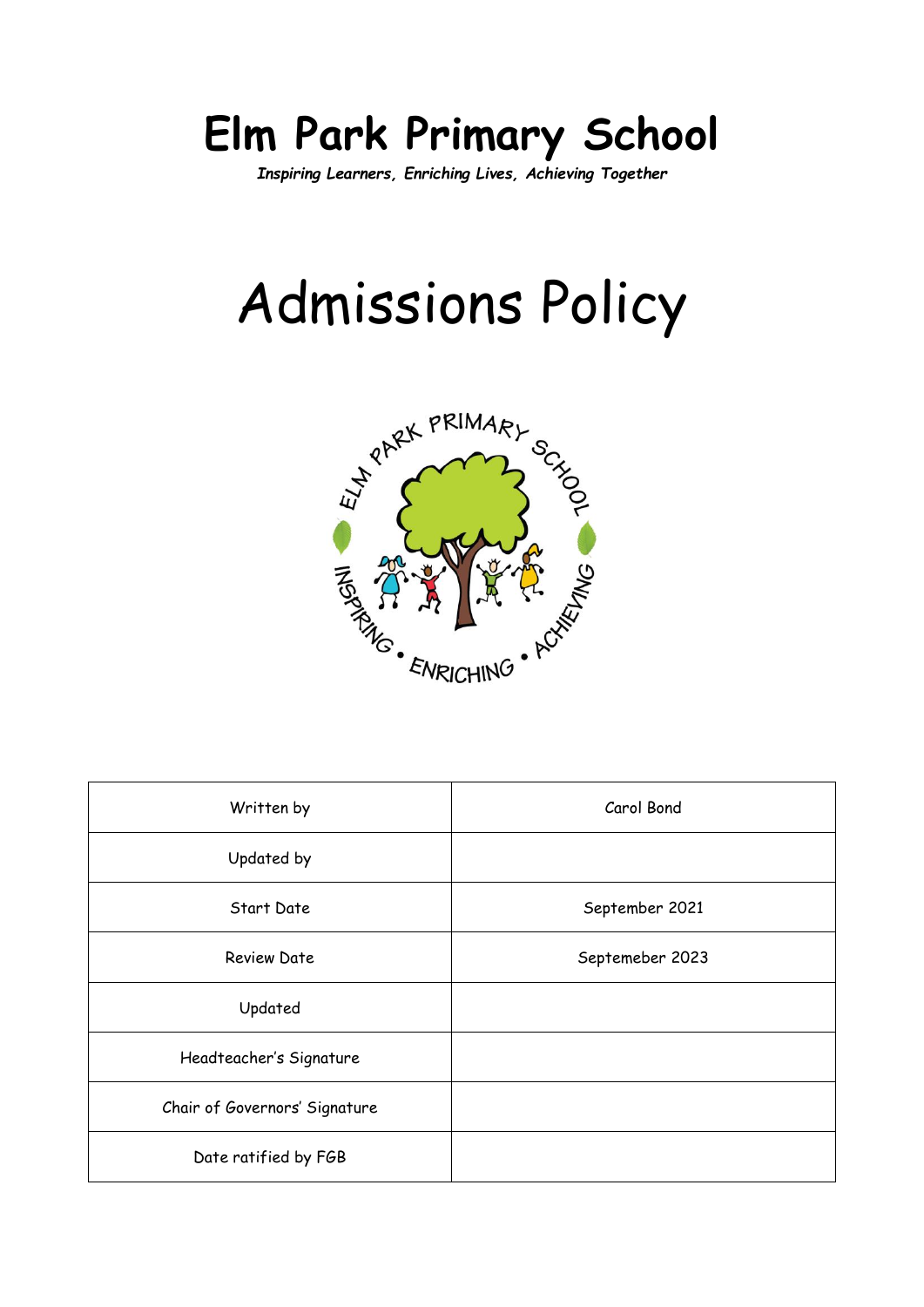#### Admissions Policy

### **Rationale**

The admissions arrangements at Elm Park School should operate as effectively and fairly as possible. Our overall aim is to accommodate parental choice within the guidelines of South Gloucestershire Council's Admissions policy.

## **Aims**

- To ensure admissions procedures are clear.
- To define the criteria by which pupils are admitted to school.
- To enable parents to make an informed and appropriate decision about their child's education.

#### **Guidelines**

- 1. Children are entitled to start school in South Gloucestershire at the beginning of the Academic Year in which they reach five years of age. The school day can be long and tiring for young children, so we operate a phased admission process. Children will attend part-time for the first two weeks of term: usually one week of mornings and one week of afternoons (this may vary slightly year to year depending on the needs of the cohort). Some children may attend part-time for longer should it be appropriate to their needs. This is decided with parents, class teacher and SENCo.
- 2. We hold meetings with parents of Reception children in the summer term, to inform parents of the exact timings and other arrangements. We also visit the local nurseries and playgroups, and the children themselves are invited into school before they begin in September.
- 3.

Academic year 2021-22 Academic year 2022-23 Academic year 2023- 24  $\text{Reception}$  30 30 30 Year 1 | 30 | 30 | 30 Year 2 30 30 30 Year 3 45 30 30 Year 4  $\begin{array}{|c|c|c|c|c|} \hline \end{array}$  30  $\begin{array}{|c|c|c|c|c|} \hline \end{array}$  45  $\begin{array}{|c|c|c|c|c|} \hline \end{array}$ Year 5 30 30 30 45 Year 6 45 30 30

4. The school may admit children of any age up to its standard number.

- 5. If the year group reaches the standard number, requests for admission have to go to the LA appeals committee.
- 6. Parents wishing to start their child in Reception should either contact the school for more information, or contact the LA Admissions department directly. Applications for places are completed on the South Gloucestershire Council website [\(www.southglos.gov.uk\)](http://www.southglos.gov.uk/) by mid-January in the year they are due to start school. Parents should hear by April if their child has been allocated a place. Parents should note that having a brother or sister already in the school does not guarantee a place; an application should be submitted in the usual way.
- 7. The School welcomes applications from all sections of the community, and operates an equal opportunities policy. No child may be refused entry on the basis of ethnic background, gender, disability, Special Educational Needs or family circumstances.
- 8. Once a place is confirmed, it is reserved for 28 days.
- 9. All parents wishing their children to come to Elm Park School are encouraged to visit first, tour the school, and meet the staff and Headteacher. We want parents to get as much information as possible so that they make the right choice for themselves and their child. Elm Park hosts open afternoons for prospective parents and carers in the period between